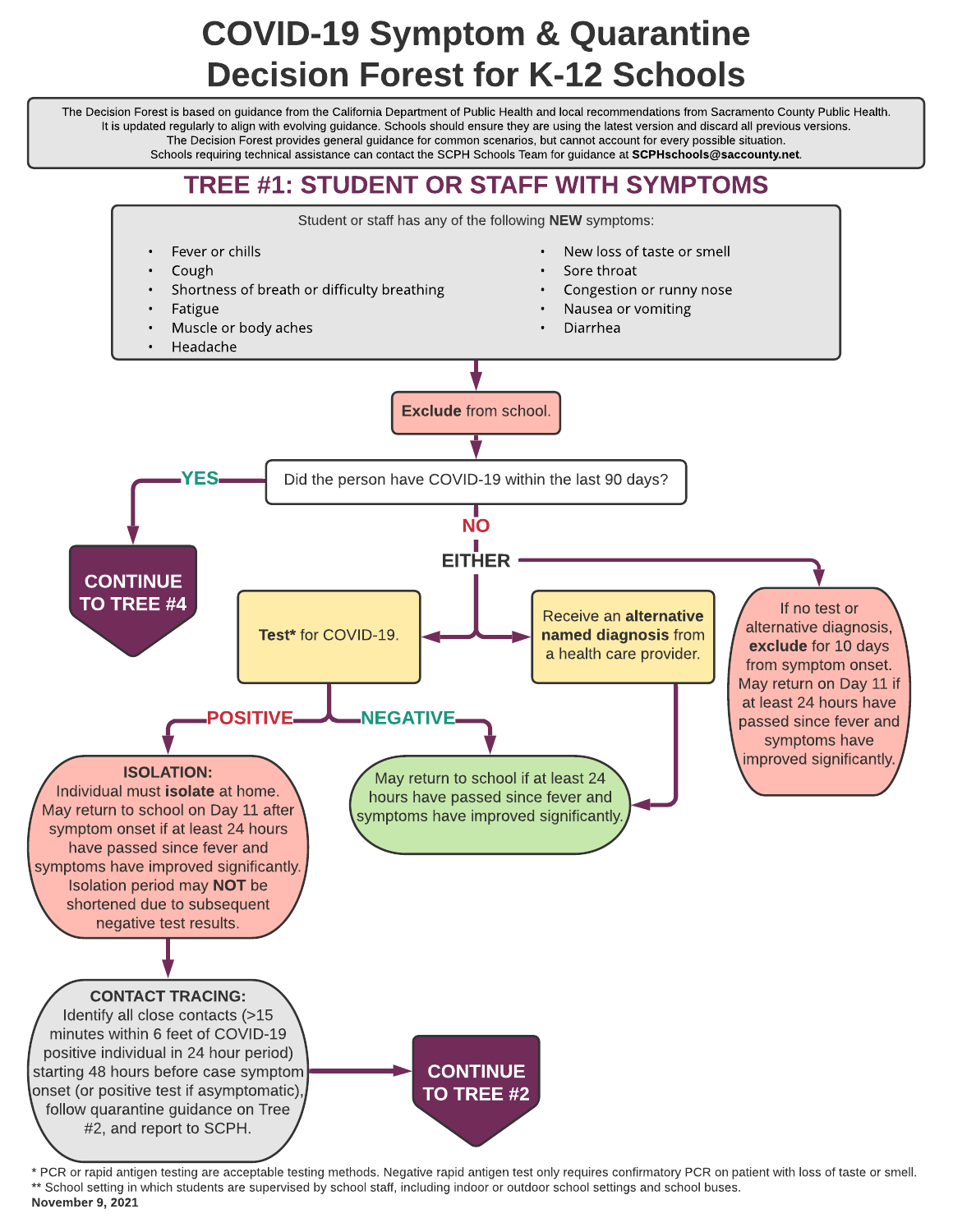#### TREE #2: COVID-19 POSITIVE PERSON AT SCHOOL\*\*



\* PCR or rapid antigen testing are acceptable testing methods. Negative rapid antigen test only requires confirmatory PCR on patient with loss of taste or smell. \*\* School setting in which students are supervised by school staff, including indoor or outdoor school settings and school buses. Please note: Asymptomatic individuals who had COVID-19 in the past 90 days do not need to quarantine if identified as a close contact. November 9, 2021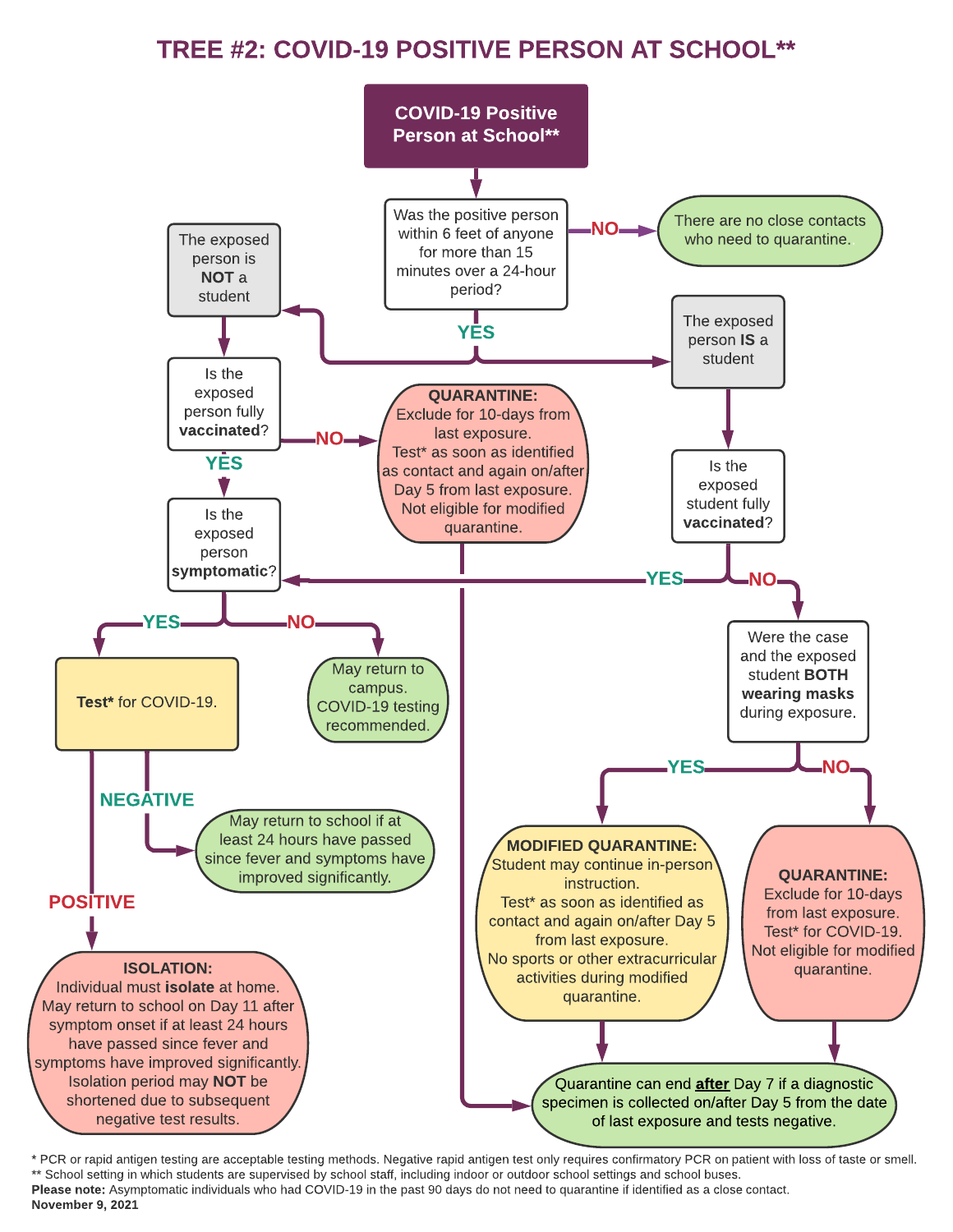### TREE #3: COVID-19 POSITIVE EXPOSURE OUTSIDE OF SCHOOL



\* PCR or rapid antigen testing are acceptable testing methods. Negative rapid antigen test only requires confirmatory PCR on patient with loss of taste or smell. \*\* School setting in which students are supervised by school staff, including indoor or outdoor school settings and school buses. Please note: Asymptomatic individuals who had COVID-19 in the past 90 days do not need to quarantine if identified as a close contact. November 9, 2021